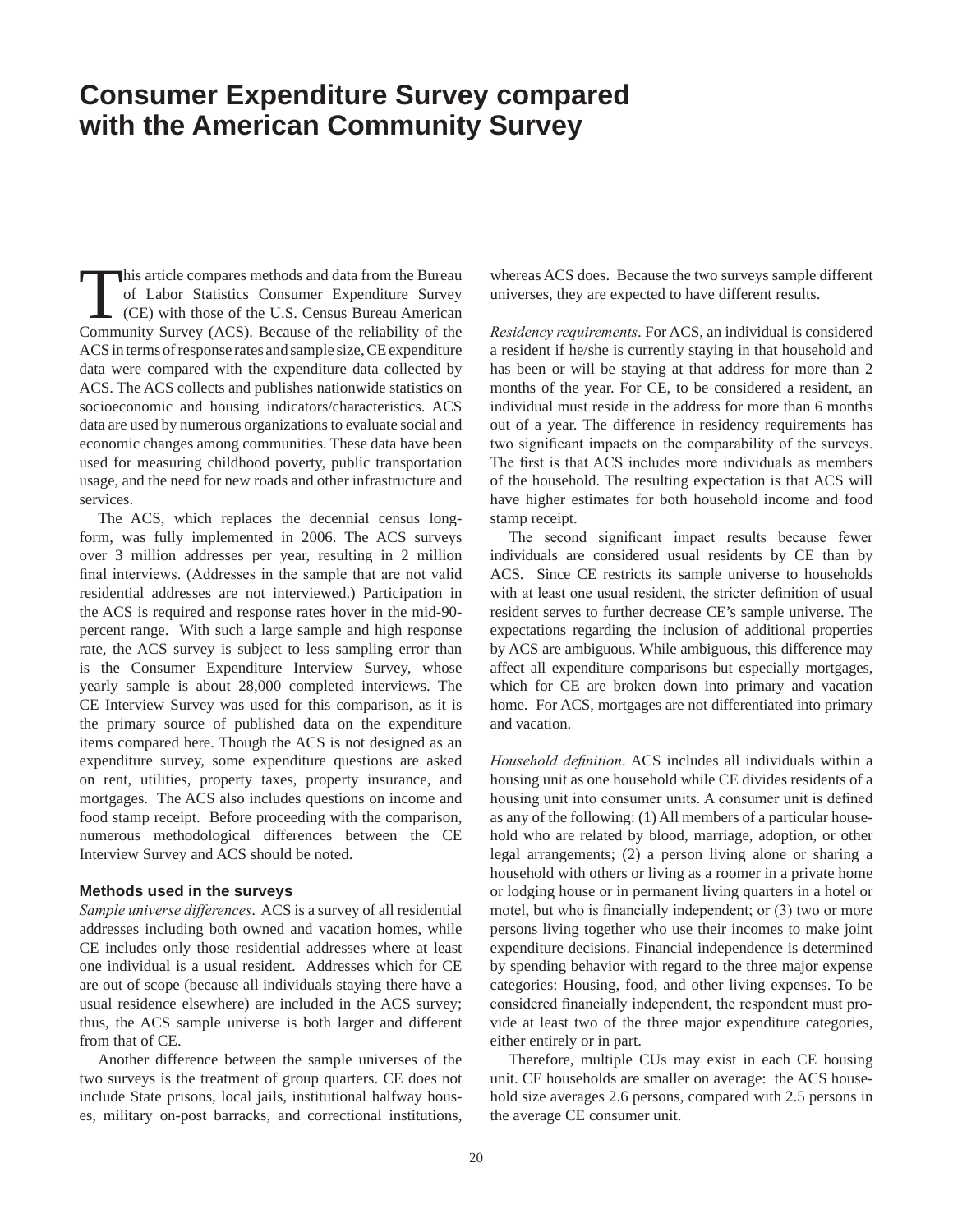*Expenditures*. Expenditures collected by CE include all expenditures made by the individuals who constitute that consumer unit. This includes expenditures for primary residences, vacation homes, and also expenditures made on behalf of someone else for properties not owned by the CU. Expenditures collected by ACS refer only to those expenditures made with respect to that housing unit; for example, utilities, rent, mortgage, and fuel all refer to expenditures for only the specific property in the sample. ACS does not differentiate whether the individuals in the housing unit were the individuals who made the expenditures. ACS collects the expenditures made with regard to that housing unit regardless of who made them. CE, however, collects expenditures by all members of the consumer unit. These expenditures may or may not include those expenditures for the housing unit in the CE sample. For instance, if a CE consumer unit member did not pay the mortgage for the housing unit in which he/ she reside, the expenditure would not be collected in the CE survey, while it would be collected in ACS. However, if a CE consumer unit member paid the mortgage for someone outside their CU, that expenditure would be collected by CE and not by ACS.

The CE and ACS also differ in their treatment of business expenses. In CE expenditures for rent, mortgage, and utilities are reduced by the percentage reported as business expenses. The ACS does not reduce reported expenditures for the portion of expenses incurred for a business.

*Other methodological differences*. Collection and reference period differences exist between the two surveys. The ACS interviews each housing unit only once, while the CE Interview Survey is administered over a period of five quarters. Data for an entire year are collected by CE, while ACS collects data at one point for the previous year. ACS uses the date of the interview as the reference point or as the end of the reference period; CE collects expenditures made during the reference period, generally the previous 3 months prior to the interview month. ACS income data are then inflation adjusted using the difference between the average Consumer Price Index (CPI) for the 12 months in the survey year and the average CPI for each respondent's 12-month reference period as the adjustment factor; CE data are not inflation adjusted.

Administration differs between the surveys, as well. The ACS is intended as a self-administered survey, however, if no response is received, a telephone interview is attempted. If the telephone interview is unsuccessful, an interview in person is attempted. The CE is primarily a personal interview survey and is not designed to be self-administered.

Finally, differences exist in question wording and the level of detail requested from the respondent. Because ACS is not designed as an expenditure survey, the categories tend to be broader and more inclusive than those collected by CE. The CE utilizes an Information Booklet which provides specific examples of what should be included and excluded as well as detailed question wording. For example, the CE question on rent directs survey participants to "include any extra charges for garage or parking facilities, but to exclude direct payments by local, state or federal agencies." ACS questions are less specific. For instance, the ACS question for rent asks the monthly rent for the property without any additional information on inclusions and exclusions.

In addition to methodological differences between the two surveys, there are differences in the way in which the estimates are produced which will result in differences in estimates. Expenditures collected by ACS for real estate taxes are reported on the micro data file as a range. In calculations, the mid-point of the range was used; values were then weighted and averaged. It should be noted that there is no reason to assume an even distribution across the range of values (0-\$50, \$51-\$100, etc.).

## **Results from the surveys**

The ACS data used in the comparisons in table 1 are calculated using the ACS microdata file which is top coded, imputed, and corrected through data adjustment. The published CE microdata are also topcoded, imputed, and data adjusted, however, the data used in this article are taken from detailed, internal use expenditure tables that are not subject to topcoding. For this report, ACS estimates were calculated using the provided ACS weights, averaged, and in some cases annualized. Additionally, data were subset for housing units that are not vacant. (Vacant households are defined as units that have no residents according to ACS residency rules stated earlier.)

Text table 6 shows that the Consumer Expenditure Survey average annual sample expenditure estimates of rented dwellings, water and sewerage maintenance, electricity, fuel oil and other fuels, second mortgages, property taxes, and household income are 88 to 120 percent of those from ACS. For 2006 and 2007, estimates of natural gas are 72 percent and 74 percent of ACS, respectively. The difference in estimates from CE and ACS for natural gas could be the result of the specificity of the questions in CE, compared with the broader questions asked by ACS. Differences could also have resulted from the price fluctuation of gas and its derivatives considering the time period differences between the two surveys and the adjustment of values by ACS using the CPI.

Income estimates, which are impacted by the differences in household residency rules and the inclusion of all members of an address by ACS, compared with only members of the CU by CE, are 94 percent and 93 percent of ACS estimates.

Estimates of mortgages, including mortgages for vacation homes and other properties not owned by the CU but for which the CU makes a payment, are 84 percent of ACS. As mentioned above, the ACS estimates for mortgages include vacation homes if the home is occupied by at least one individual for 2 months out of the year. ACS and CE estimates for mortgages both include property taxes and insurance, but only if the respondent included these items in the mortgage payment that they reported.

Overall, CE estimates compare well with ACS, when controlling for the expected differences between the estimates due to differences in household definition. Furthermore,